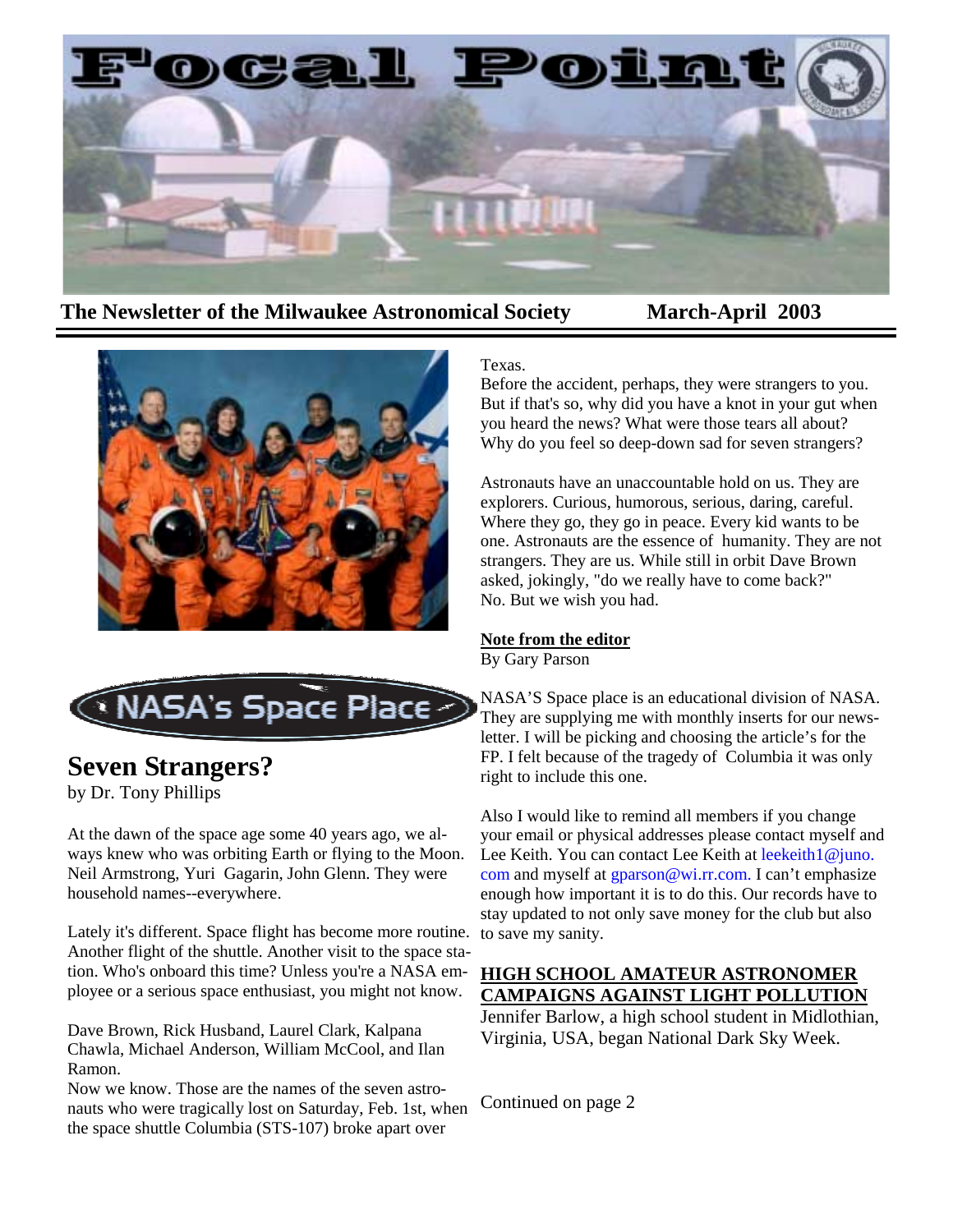**2** (NDSW). NDSW for 2003 is set to occur from April 1 to 8, 10 pm to 12 am (Eastern and Mountain Time Zones) and 9 pm to 11 pm (Central and Pacific Time Zones.) The purpose of the event is to reduce and raise awareness about light pollution.

Light pollution is the lighting of the night sky that intervenes the light of the stars and astronomical observers. It is caused by light sources that emit excess light into the atmosphere and screen out astronomical features in the sky. Light pollution is a growing problem as more and more cities are being built and expanded while more lights are being used to light them. Robert Gent, President of the 20,000-member Astronomical League explains the effects of light pollution, "The beauty of our night skies has been inspirational to mankind for eons, and it is an important part of our heritage. The time has come to recognize the ill effects of light pollution. Better quality lighting can reduce glare, save energy, and protect the nighttime environment."

Many people have expressed their enthusiasm for National Dark Sky Week. Says 2002 National Young Astronomer Award Winner, Albert Lin, "Having a National Dark Sky Week would certainly please fellow dedicated astronomers as well as give the general public a chance to experience the night sky in all its glory, the way it should be. This would be a great opportunity to get people interested and involved in observing the night sky. From my experience, the main reason why more people aren't out under the stars is they can barely see anything from their location anyway. A NDSW would, in a sense, benefit everyone." National Dark Sky Week will allow many to see the universe and people will be able to forget about "earthly" distractions for two hours when they realize the scale of the vast universe.

"It is a great tragedy that each and every US citizen cannot walk out of their front door and be able to see the wonder of the Milky Way arcing across the night sky. This week long event is a great way to enjoy the night sky and bring the focus of public attention on this growing issue. Light should go where we want and need it, not up into the night sky where it serves no purpose except destroying one of our most awe-inspiring natural wonders," says Dr. Kevin Marvel, Deputy Executive Officer

of the American Astronomical Society, a cosponsor of National Dark Sky Week.

Jennifer Barlow stresses the importance of safety in this event. "Please" do not extinguish important lighting that is needed for safety, i.e., streetlights, busy parking lot lights, etc. Turn off outdoor house lightsand bright indoor lights. When observing in a dark area, carry a red-tinted flashlight and stay with a large group of people," says Barlow.

The Astronomical League, The International Dark-Sky Association, The American Astronomical Society, The Richmond Astronomical Society, The Armagh Planetarium, support National Dark Sky Week, among many others. In order for NDSW to be successful, the participation of everyone is crucial. National Dark Sky Week is an opportunity for everyone to get involved in astronomy. Jennifer Barlow says, "The sky has been forgotten by many -- this is a good opportunity to remind us that Earth is not alone in the universe."

## **A Rare Stellar Eclipse**

By Gerry Samolyk

This spring we will have an opportunity to watch a relatively rare eclipse as the two stars in the binary system EE Cep will be in conjunction with our line of sight.

#### **Background Information**

The star EE Cep normally shines around magnitude 10.7. When it was discovered to be much fainter on rare occasions, it was classified as an R Coronae Borealis type variable and placed on the AAVSO observing program.

For years, observers at the MAS observatory as well as others around the world monitored this star.

By the late 1970's, enough data was obtained to reclassify this star as an eclipsing binary system. Observers were informed not to include data on EE Cep in their long period variable reports.

#### **Continued on page 3**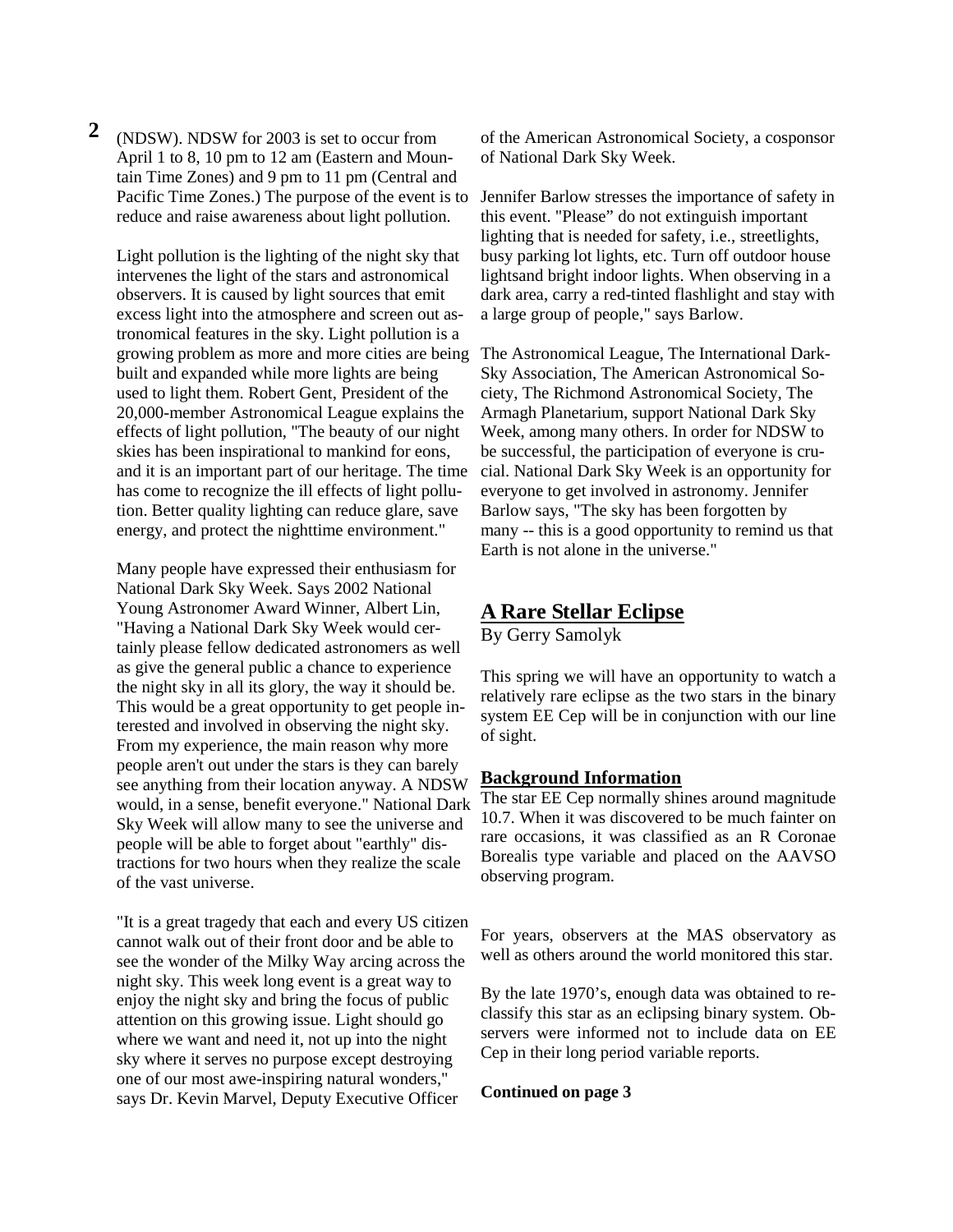**3** Our longtime observatory director, Ed Halbach, take an image of this field using the V filter. Save eclipse.

#### **The System**

The current catalog lists EE Cep as an Algol type listed at 10.72 to 12.15. This is a B type star so it's letter and will be posted on our website. large, hot, and blue in color.

The prediction for the next mid-eclipse is in the middle of May. Since the eclipse lasts about 30 days, it will last the entire month. By obtaining a light curve that defines both the falling and rising legs, we can calculate the time of minimum light accurately. This defines the time when the two stars were in conjunction with the Earth and, along with earlier data, allows us to refine the orbital period of the star. This star is located at R.A. 22h 09m 23s and declination  $+55*45'$  so it will be in the northeast early in the evening.

#### **The Observing Project**

I encourage both visual and CCD observers to monitor this star from late Apr thru early June.

Visual observers should use the chart and comparison stars in this issue. Additional finder charts will be provided on our website under special projects. Chart of EE Cep for visual observers. The numbers Please record your estimate of the brightness along to the right certain stars are magnitudes to be used with the date and time. I prefer that you use U.T. for comparison. The decimal points are removed so but if you are not familiar with that, use local time. they will not be confused with stars. Therefore the Make sure you indicate what time you are using. I star labeled 112 is 11.2 magnitude. prefer that you do not report your observations in JD format. Also, do not report this data to the AAVSO. The current system will not accept observation of EB type stars. I will make sure that this data gets to the chair of the EB committee. You can report your observations to me at  $Samolvk@ix$ . netcom.com.

For CCD observers, refer to the image that was obtained in Dec. I will ask that anyone that is using the Tangney scope from late April thru early June

took a particular interest in this system and has lead that image in the folder C:\EECep using a file name a campaign to observe each eclipse since then. Al-yymmddname where yy is the year (03), mm is the though Ed is now making his  $95<sup>th</sup>$  trip around the month, and dd is the date (UT), and name is your Sun, he is still active in astronomy and once again name or initials. If you do a long observing session encouraging observers to follow the upcoming you might want to get one image first thing in the evening and another right before you leave. When the eclipse is concluded, I will collect and process all of the images, and produce a light curve.

eclipsing system with an orbital period of 2049.53 The results from both the visual and CCD observdays or about 5.6 years. The magnitude range is ers will be reported in a future issue of this news-



**Continued on Page 4**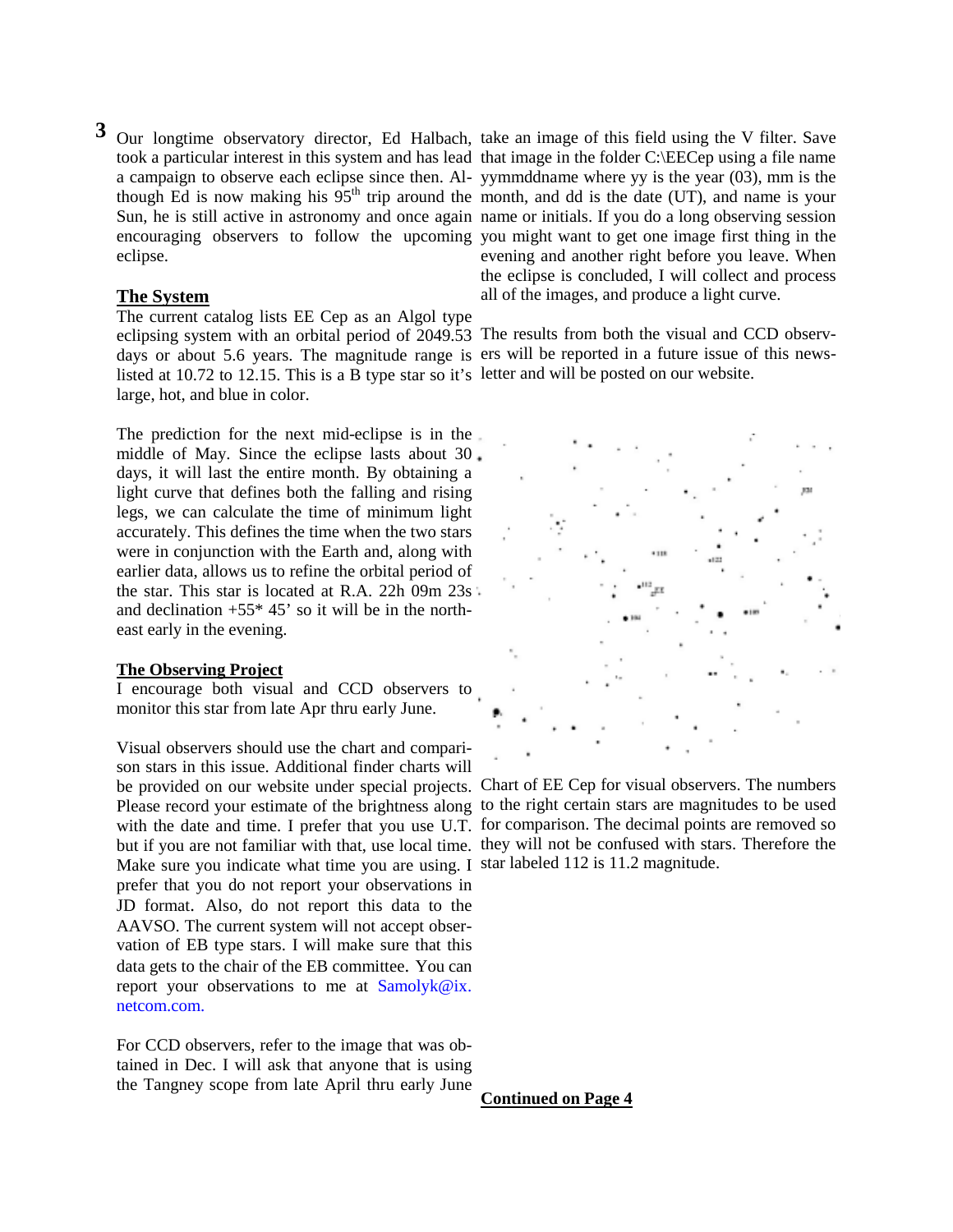

CCD image of the EE Cep field taken with the Tangney observatory. The star labeled C will be the comparison star while K1 and K2 will be the check stars. Make sure all of these stars are on any images you record.

## **General Meetings**

The March 21st meeting will be held at the UWM physics building. The board meeting will start at 7:00pm and the general meeting will begin at 8:00pm. See map below.



**Notice!! Notice!!** The April meeting **will not** be on the third Friday of April it will be on April 11th so not to interfere with Good Friday The meeting will be held at the observatory.



## **See map in next column Messier Hunt March 29th**

Our yearly Messier hunt will take place on March 29th. It will start at dusk and will go all through the night. If you plan to attend make sure you dress warm and have your thermos handy. You will be able to see just about all the messier objects that night and qualify for your Messier certificate.

## **Elections will be held at the May meeting**

The yearly elections will be held at the May 16th meeting. Gerry Samoylk is again the nominating committee. The offices of President, Vice President, Secretary, Treasurer and one board member spot are open for nominations please contact Gerry by email if you are interested at: samoylk@ix.netcom.com

## **Help!! We need a program chairman**

The club is in dire need of a program chairman. Your responsibilities would include finding speakers for our general meetings. The only real rule is that the speaker would talk about astronomy and astronomy related subjects. If you are interested please contact MAS President Scott Jamieson by email at sjamiem16@aol.com or by phone at 262- 896-0119.

## **Side note from the editor**

Our club needs more involvement by our membership. Please don't just sit back and think that the same old people will handle it. If this club is going to survive in the future more people have to get involved. Please consider getting more involved with this great organization.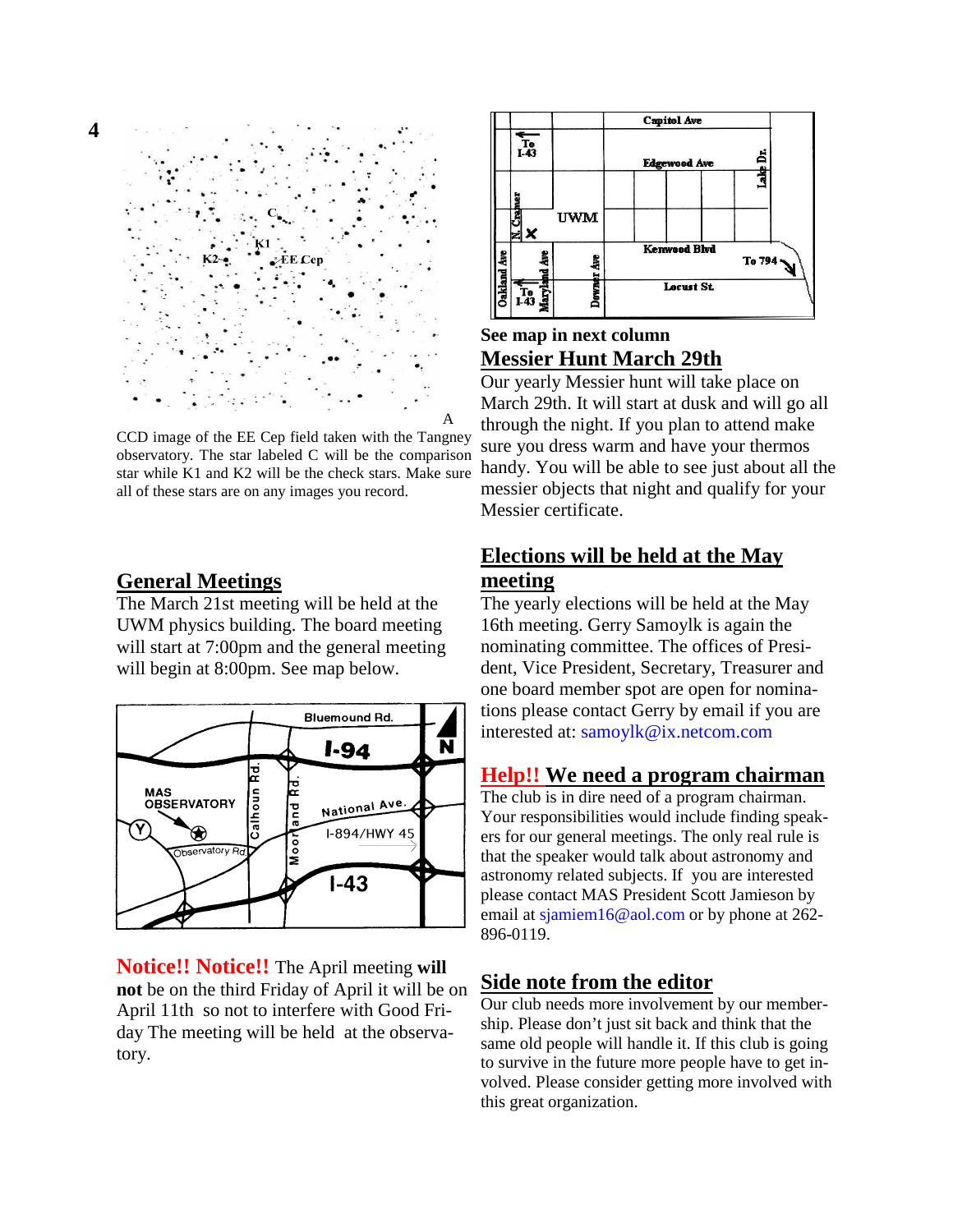# **2003 Open House Schedule**

The 2003 open house tentative schedule will be:

| April 25Saturn  |                       |
|-----------------|-----------------------|
|                 | May 9thLunar Eclipses |
| May 23rdJupiter |                       |

**August 8th……...…..Persied Meteors September 5th……...Moon October 3rd………...Mars** 

# **NCRAL Convention announced**

By Lee Keith

The North Central Region of the Astronomical League will be having their convention in Sturgeon Bay WI on May 3rd 2003. Registration before March 31st is \$45.00 and \$55.00 after that. Accommodations are available at the Leathem Smith Lodge 1-800-DOORWIS or 1-920-743-5555. The email address is thelodge@itol.com. Room rates start at \$78.00. Further information can be found at www.doorastronomy.org/NCRAL2003.html.

I have copies of the registration forms and maps to the lodge and general information. If anyone is interested I will send you copies. Contact me at leekeith1@juno.com or 414-425-2331.

# **New Spring Balance for Rudy**

Long time MAS member Rudy Poklar sent this picture of his new spring balance for his dobsonian scope. He says it works so well that he is considering taking out his tape weights at the bottom of the scope and installing a heavier spring. If your interested in this invention contact Rudy at:

rfpoklar@aol.com



# <sup>5</sup> 2003 Open House Schedule New images from MAS members



MAS Member Steve Diesso got this great image of M92 a globular cluster in the constellation Hercules in the middle of January.



MAS President Scott Jamieson imaged the comet Neat 2002v1 on the 22nd of January. He decribed that he could see the coma in a pair of 11-80 binoculars. He went on to describe: "that the tail was very faint". If you look below the tail you will see a 14th magnitude galaxy for comparison. "My LX200 is an F10 and obviously the F6.3 would of captured a much longer and brighter tail".